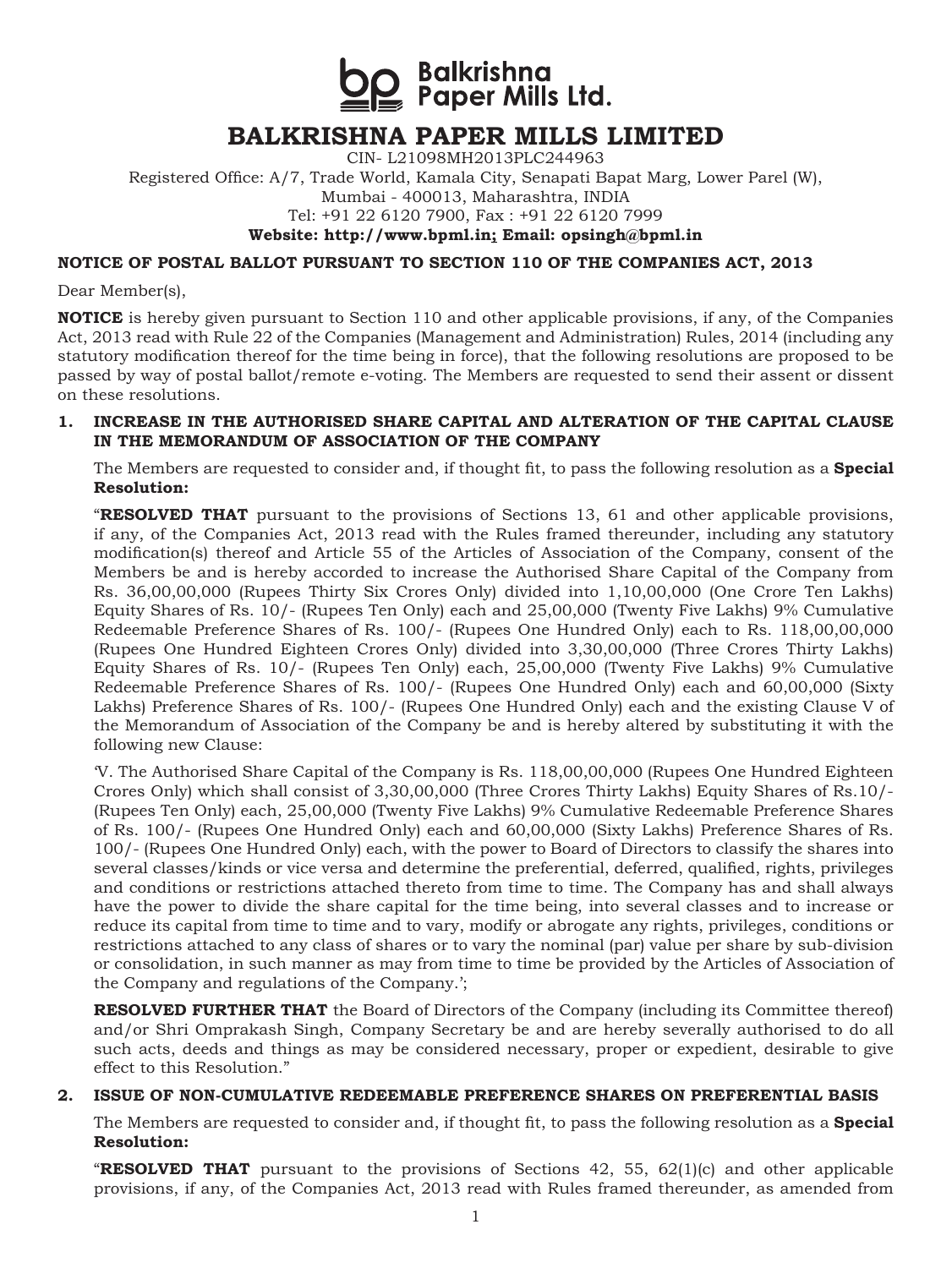time to time, the Articles of Association of the Company and the rules/regulations/guidelines, if any, prescribed by any relevant authorities from time to time, to the extent applicable and subject to such approvals, permissions and sanctions, as may be necessary and subject to such condition(s) and modification(s) as may be prescribed by any of them and as may be agreed to by the Board of Directors (hereinafter referred to as the 'Board', which term shall be deemed to include any Committee of the Board constituted to exercise its powers, including powers conferred by this Resolution), the consent of the Members be and is hereby accorded to the Board to offer, issue and allot up to 60,00,000 (Sixty Lakhs) Non-cumulative Redeemable Preference Shares of Rs.100/- (Rupees One Hundred Only) each for cash at par aggregating to Rs. 60,00,00,000 (Rupees Sixty Crores Only) on preferential basis to Entities / Persons /Promoters/ Promoter Group & Associates/other Bodies Corporate and/or others in one or more series/tranches, on the terms and conditions as set out in the Explanatory Statement annexed to this Notice;

**RESOLVED FURTHER THAT** each Non-cumulative Redeemable Preference Shares:

- Carry a preferential right with respect to payment of dividend and repayment, in the case of a winding up or repayment of capital vis –a – vis equity shares.;
- shall be non-participating in the surplus funds;
- shall be non-participating in the surplus assets and profits which remains after the entire capital has been repaid, on winding up of the Company;
- shall be entitled for payment of dividend on a Non- Cumulative basis at the rate of 6.5 % per annum or such other rate as may be fixed by the Board or Committees thereof;
- shall be Non-convertible;
- shall not carry any voting rights; and
- shall be redeemable on or before 20 years from the date of issue of the shares. The Redemption shall be in such manner as may be decided by the Board subject to mutual agreement of the parties.
- The terms and conditions of the said Non-Cumulative, Redeemable Preference Shares may be varied by the Board subject to mutual consent of the parties.

**RESOLVED FURTHER THAT** for the purpose of giving effect to this resolution, the Board be and is hereby authorised to agree and to make such modification (s) and alteration (s) from time to time as it deems fit and to take all such steps as it may deem necessary, desirable or expedient in relation to the issue, offer, allotment and redemption including issuance of 'Offer Document' as per applicable laws and the rules made thereunder and to resolve all questions of doubts and to do all acts, deeds and things and execute all such deeds, documents, writings, in connection therewith and incidental thereto and the Board in its absolute discretion without being required to seek any fresh approval of the members of the Company and the decision of the Board shall be final and conclusive and also to pay such fees and incur such expenses in relation thereto as it may deem appropriate."

### **3. ISSUE OF NON-CONVERTIBLE DEBENTURES ON PRIVATE PLACEMENT**

The Members are requested to consider and, if thought fit, to pass the following resolution as a **Special Resolution:**

"**RESOLVED THAT** pursuant to the provisions of Sections 42, 71 and other applicable provisions, if any, of the Companies Act, 2013 (the 'Act') read with the Companies (Prospectus and Allotment of Securities) Rules, 2014, the Companies (Share Capital and Debentures) Rules, 2014 and the Rules made thereunder, Securities and Exchange Board of India (Listing Obligations and Disclosure Requirements) Regulations, 2015 ('Listing Regulations'), as amended from time to time and the provisions of the Memorandum and Articles of Association of the Company and subject to such other approval(s), consent(s), permission(s) and sanction(s) as may be necessary, consent of the Members be and is hereby accorded to the Board of Directors (hereinafter referred to as the 'Board', which term shall be deemed to include any Committee of the Board constituted to exercise its powers, including the powers conferred by this Resolution) for issuing, making offer(s) or invitation(s) to subscribe to listed and/ or unlisted, secured and/or unsecured Non-Convertible Debentures ('NCDs') on private placement basis, in one or more series/ tranches, to the Entities / Persons /Promoters/ Promoter Group & Associates/other Bodies Corporate and/or others, such that the total amount does not exceed Rs. 20,00,00,000/- (Rupees Twenty Crores Only).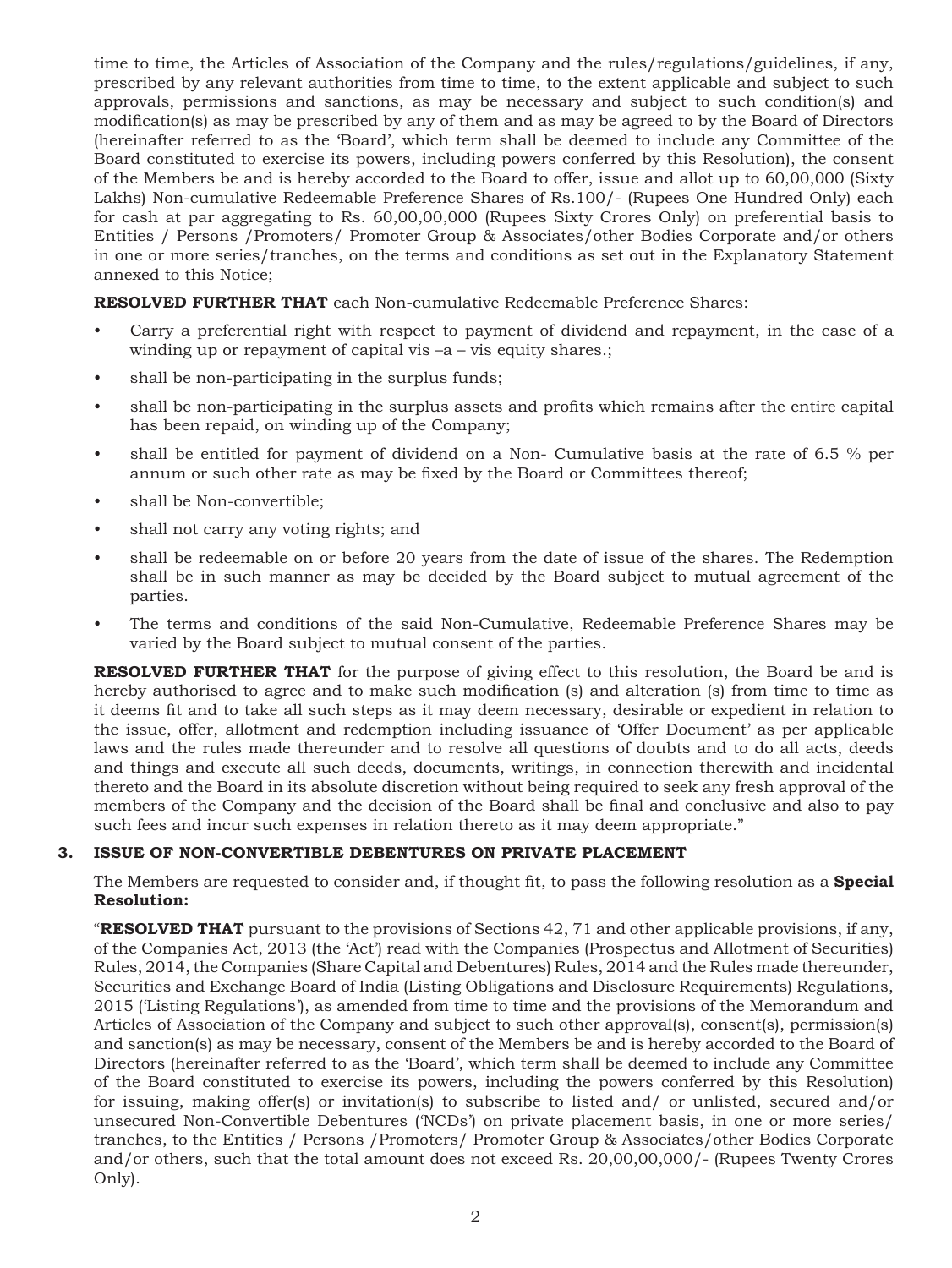**RESOLVED FURTHER THAT** for the purpose of giving effect to this resolution, the Board be and is hereby authorised to determine the terms and conditions of issue, including the class of investors (including the Promoters/Promoter group companies) to whom the NCDs may be issued/offered, time, type, number of NCDs, tranches, issue/offer price, tenor, interest rates, security (if any) premium/ discount on redemption, coupon rate, redemption period, listing, and to appoint Debenture Trustees and/or Registrar & Transfer Agents, if necessary, and to do all such acts, deeds and things and deal with all such matters as may be necessary in this regard."

A/7, Trade World, Kamla City, **For Balkrishna Paper Mills Limited**  Senapati Bapat Marg, Lower Parel (W), Mumbai – 400 013. CIN: L21098MH2013PLC244963 Tel.: 91 22 61207900 Fax: 91 22 6120 7999 (Omprakash Singh) E-mail: opsingh@bpml.in **Company Secretary** Website: www.bpml.in

# **Registered Office:** By order of the Board

Place: Mumbai Date : May 13, 2019

### **NOTES:**

- 1. An Explanatory Statement pursuant to Section 102 of the Companies Act, 2013 ("Act") setting out the material facts concerning the above Resolutions and the reasons thereof is annexed hereto and forms part of this Notice.
- 2. The Postal Ballot Notice is being sent to all the Members, whose names appear in the Register of Members/Statements of Beneficial Ownership maintained by the Depositories, i.e., National Securities Depository Limited ("NSDL") and Central Depository Services (India) Limited ("CDSL") as on the close of business hours on May 17, 2019.
- 3. Members may note that the Postal Ballot Notice of the Company will also be available on the website of the Company i.e. https://www.bpml.in and on the website of NSDL i.e. https://www.evoting.nsdl.com.
- 4. The Postal Ballot Notice seeking approval of the Members for the Resolutions as specified therein is being sent by e-mail to all the Members whose e-mail addresses are registered with the Company/ Depository Participant(s) for communication purposes, unless any Member has requested for a physical copy of the same. For Members who have not registered their e-mail addresses, physical copy of the Postal Ballot Notice along with the Postal Ballot Form ("Ballot Form") is being sent by the permitted mode. To support the 'Green Initiative', the Members who have not registered their e-mail addresses are requested to register the same with the Company's Registrar and Share Transfer Agents/Depositories.
- 5. In compliance with the provisions of Sections 108 and 110 of the Act read with Rules 20 and 22 of the Companies (Management and Administration) Rules, 2014 ("Rules") and Regulation 44 of the Securities and Exchange Board of India (Listing Obligations and Disclosure Requirements) Regulations, 2015, the Company is offering remote e-voting facility to all its Members as an alternate mode to exercise their right to vote. For this purpose, the Company has entered into an agreement with NSDL for facilitating e-voting and to enable the Members to cast their vote electronically.
- 6. Members can opt for only one mode of voting, i.e. either by Ballot Form or remote e-voting. However, in case Members cast their vote by Ballot Form and remote e-voting, then voting done through remote e-voting shall prevail and voting done by Ballot Form shall be treated as invalid.
- 7. In case a Member is desirous of obtaining Ballot Form in printed form, a Member may write to opsingh@bpml.in or support@sharexindia.com. The Company will forward the same along with selfaddressed pre-paid postage Business Reply Envelope upon receipt of a request from the Member.
- 8. Shri Prasen Naithani, Practicing Company Secretaries (Membership No. FCS 3830), Proprietor, P. Naithani & Associates has been appointed as the Scrutinizer for conducting the postal ballot and remote e-voting process in fair and transparent manner.
- 9. The decision of the Scrutinizer on the validity of the Ballot Form and any other related matter shall be final.
- 10. Upon completion of the scrutiny of Ballot Forms and voting through electronic means, the Scrutinizer will submit his report to the Chairman or any other Director or Company Secretary of the Company authorised in this behalf who shall countersign the same.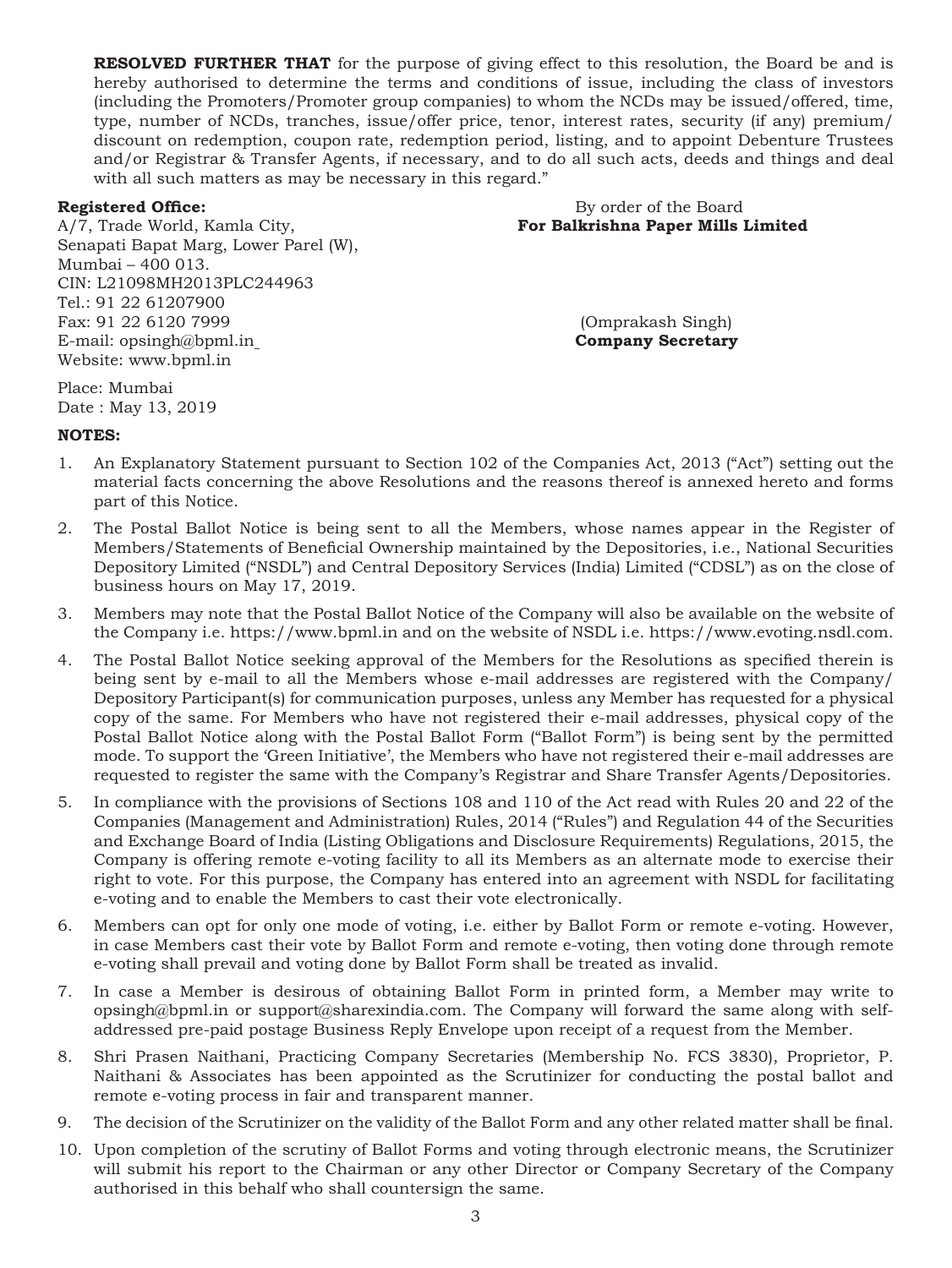- 11. The results of the Postal Ballot will be declared on Monday, June 24, 2019, 5.30 p.m. (IST) at the registered office of the Company.
- 12. The Chairman or any other Director or Company Secretary authorized in this behalf shall forthwith on receipt of the consolidated Scrutinizer's Report, declare the results of the voting. The results declared along with the Scrutinizer's Report shall be placed on the Company's website i.e., https://www.bpml.in and on the website of NSDL i.e. https://www.evoting.nsdl.com immediately after the results are declared by the Chairman or any other Director or Company Secretary so authorised. Simultaneously, the same will also be communicated to the BSE Limited and National Stock Exchange of India Limited, where the shares of the Company are listed.
- 13. The said Resolutions will be deemed to have been passed on the last date for receiving the Ballot Forms, i.e., Saturday, June 22, 2019, if approved by the requisite majority as provided under the relevant provisions of the Act and the Rules made thereunder.

#### 14. **Instructions for voting:**

#### **A. Voting through physical Ballot Form**

- (i) Please complete and sign the Ballot Form (any other form or photocopy thereof will be treated as invalid) and send it so as to reach the Scrutinizer, viz., Shri Prasen Naithani, Practicing Company Secretaries, Proprietor, P. Naithani & Associates, not later than Saturday, June 22, 2019, (6.00 p.m. IST). Any Ballot Form received after the said date shall be treated as if the reply from the Member has not been received.
- (ii) Postage charges will be borne and paid by the Company. However, in case a Member sends the Ballot Form by courier or registered post or delivers it in person at his/her own expense, such Ballot Form will also be accepted.
- (iii) The Ballot Form should be signed by the Member as per the specimen signature registered with the Company/Depository Participants. In case of joint holding, the Ballot Form should be completed and signed by the first named Member and in his/her absence, by the next named joint holder. A Power of Attorney ("POA") holder may vote on behalf of a Member, mentioning the registration number of the POA registered with the Company or enclosing a duly attested copy of the POA. Exercise of vote by Ballot Form is not permitted through proxy.
- (iv) In case the shares are held by the companies, trusts, societies, etc., the duly completed Ballot Form should be accompanied by a certified true copy of the relevant Board Resolution/ Authorization.
- (v) Votes should be cast either in favour or against, by putting the tick  $(\vee)$  mark in the column provided in the Ballot Form.
- (vi) A Member need not use all the votes or cast all the votes in the same way.
- (vii) A Member may request for a duplicate physical copy of Ballot Form, if so required, by sending an e-mail to opsingh@bpml.in or support@sharexindia.com mentioning their Folio / DP ID and Client ID No. However, duly filled in and signed duplicate Ballot Form should reach the Scrutinizer not later than the date and time specified in Serial No. 14 A (i) above.
- (viii) Unsigned, incomplete, tick marked at both "FOR" and "AGAINST", improperly or incorrectly tick marked Ballot Forms will be rejected. A Ballot Form will also be rejected if it is received in torn, defaced or mutilated condition.

#### **B. Process and manner of remote e-voting through Electronic Means:**

#### **In case a Member receives an e-mail of Postal Ballot Notice from NSDL (for Members whose e-mail addresses are registered with the Company/ Depository Participant(s)):**

- (i) Open email and open PDF file viz.; "BPML-eVoting.pdf" with your Client ID or Folio No. as password. The said PDF file contains your user ID and password/PIN for remote e-voting. Please note that the password is an initial password.
- (ii) Launch internet browser by typing the URL https://www.evoting.nsdl.com/.
- (iii) Click on Shareholder Login
- (iv) Put your user ID and password as the initial password mentioned in the e-mail sent by NSDL to Members whose email addresses are registered with the Company/Depository Participant(s) and verification code as displayed. Click Login.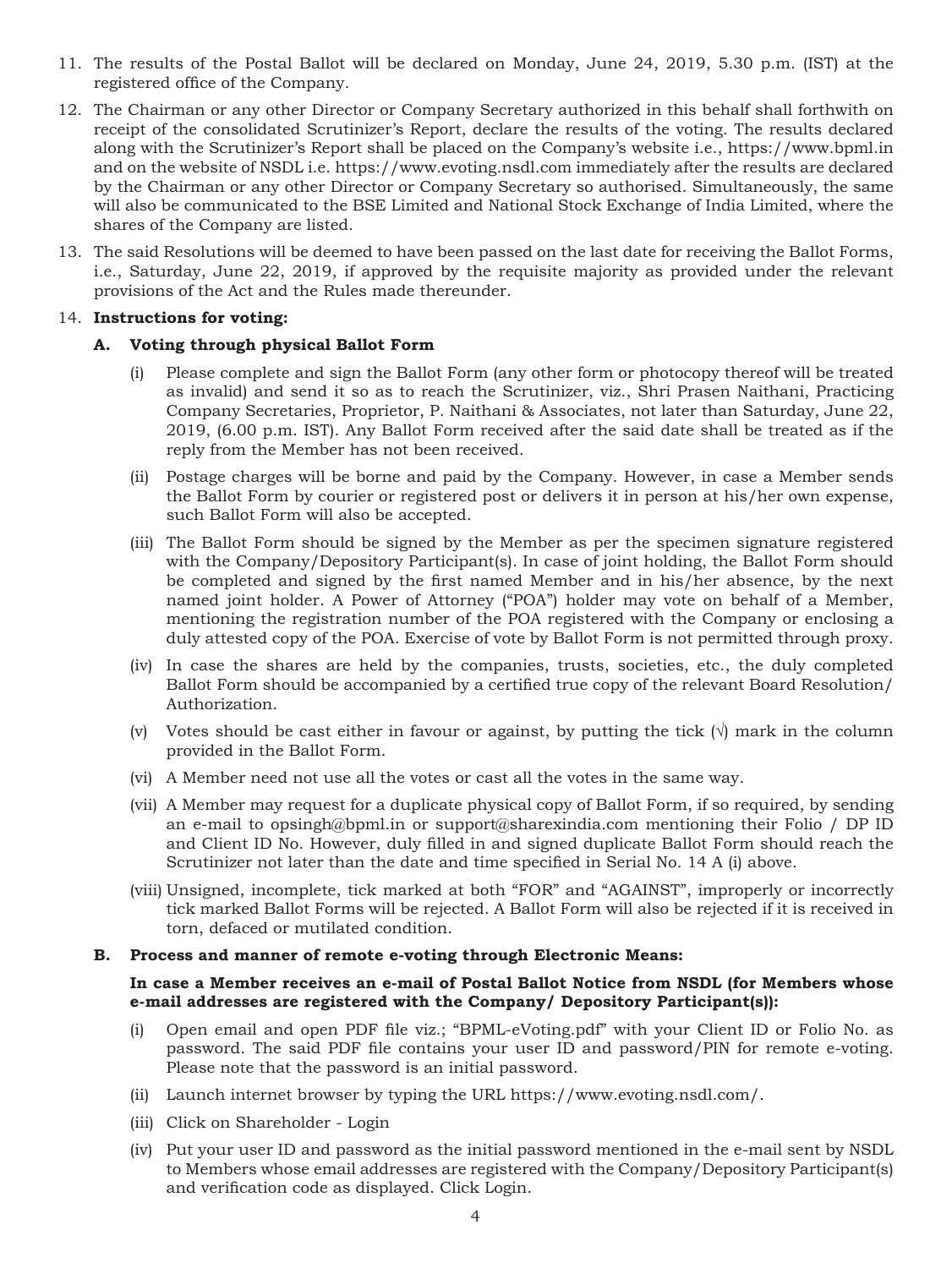- (v) The Password change menu appears. Change the password/PIN with new password of your choice with minimum 8 digits/characters or combination thereof. Note new password. It is strongly recommended not to share your password with any other person and take utmost care to keep your password confidential.
- (vi) Home page of remote e-voting opens. Click on remote e- voting: Active Voting Cycles.
- (vii) Select "EVEN" of "Balkrishna Paper Mills Limited".
- (viii) Now you are ready for remote e-voting as Cast Vote page opens.
- (ix) Cast your vote by selecting appropriate option and click on "Submit" and also "Confirm" when prompted.
- (x) Upon confirmation, the message "Vote cast successfully" will be displayed.
- (xi) Once you have voted on the resolution, you will not be allowed to modify your vote.
- (xii) Institutional Members (i.e., other than individuals, HUF, NRI etc.) are required to send scanned copy (PDF/JPG Format) of the relevant Board Resolution/Authority letter etc. together with attested specimen signature of the duly authorized signatory(ies) who are authorized to vote, to the Scrutinizer through e-mail to naithanipcs@gmail.com with a copy marked to evoting@ nsdl.co.in.

#### **In case a Member receives physical copy of the Postal Ballot Notice [for Members whose email addresses are not registered with the Company/ Depository Participants(s) or requesting physical copy]:**

- (i) Initial password is provided in the enclosed Ballot Form.
- (ii) Please follow all steps from Sr. No. B (ii) to Sr. No. B (xii) above, to cast vote.

#### **C. Other Instructions:**

- (i) The e-voting period commences on Wednesday, May 22, 2019 (9.00 a.m. IST) and ends on Saturday, June 22, 2019 (6.00 p.m. IST) (both days inclusive). During this period, Members of the Company, whose names appear in the Register of Members/ Statements of Beneficial Ownership maintained by the Depositories, i.e., NSDL and CDSL as on the close of Business hours on Friday, May 17, 2019, may cast their vote electronically. The e-voting module shall be disabled by NSDL for voting thereafter. Once the vote on a resolution is cast by the Member, he/she shall not be allowed to change it subsequently.
- (ii) The voting rights of the Members shall be in proportion to the shares held by them in the paid-up equity share capital of the Company as on Friday, May 17, 2019, as per the Register of Members/Statements of Beneficial Ownership maintained by the Depositories, i.e., NSDL and CDSL.
- (iii) In case of any queries, you may refer the Frequently Asked Questions (FAQs) for Members and remote e- voting user manual for Members available at the downloads section of https://www. evoting.nsdl.com or contact Ms. Pallavi Mhatre, Manager, NSDL, Trade World, 'A' wing, Kamala Mills Compound, Senapati Bapat Marg, Lower Parel, Mumbai – 400 013 at her designated email id i.e. evoting@nsdl.co.in or Tel. No. 91 22 2499 4545 / 1800-222-990.
- (iv) If you are already registered with NSDL for remote e- voting then you can use your existing user ID and password/PIN for casting your vote.
	- a. In case Members are holding shares in demat mode with NSDL: 8 Character DP ID followed by 8 Digit Client ID (For example if your DP ID is IN300\*\*\* and Client ID is 12\*\*\*\*\*\* then your user ID is IN300\*\*\*12\*\*\*\*\*\*).
	- b. For Members who hold shares in demat account with CDSL: 16 Digit Beneficiary ID (For example if your Beneficiary ID is  $12**************$  then your user ID is  $12************$ .
	- c. In case Members are holding shares in physical mode, USER-ID is the combination of (Even No. + Folio No).

NOTE: Members who forgot the User Details/Password can use "Forgot User Details/Password?" or "Physical User Reset Password?" option available on https://www.evoting.nsdl.com.

(v) You can also update your mobile number and e-mail id in the user profile details of the folio which may be used for sending future communication(s).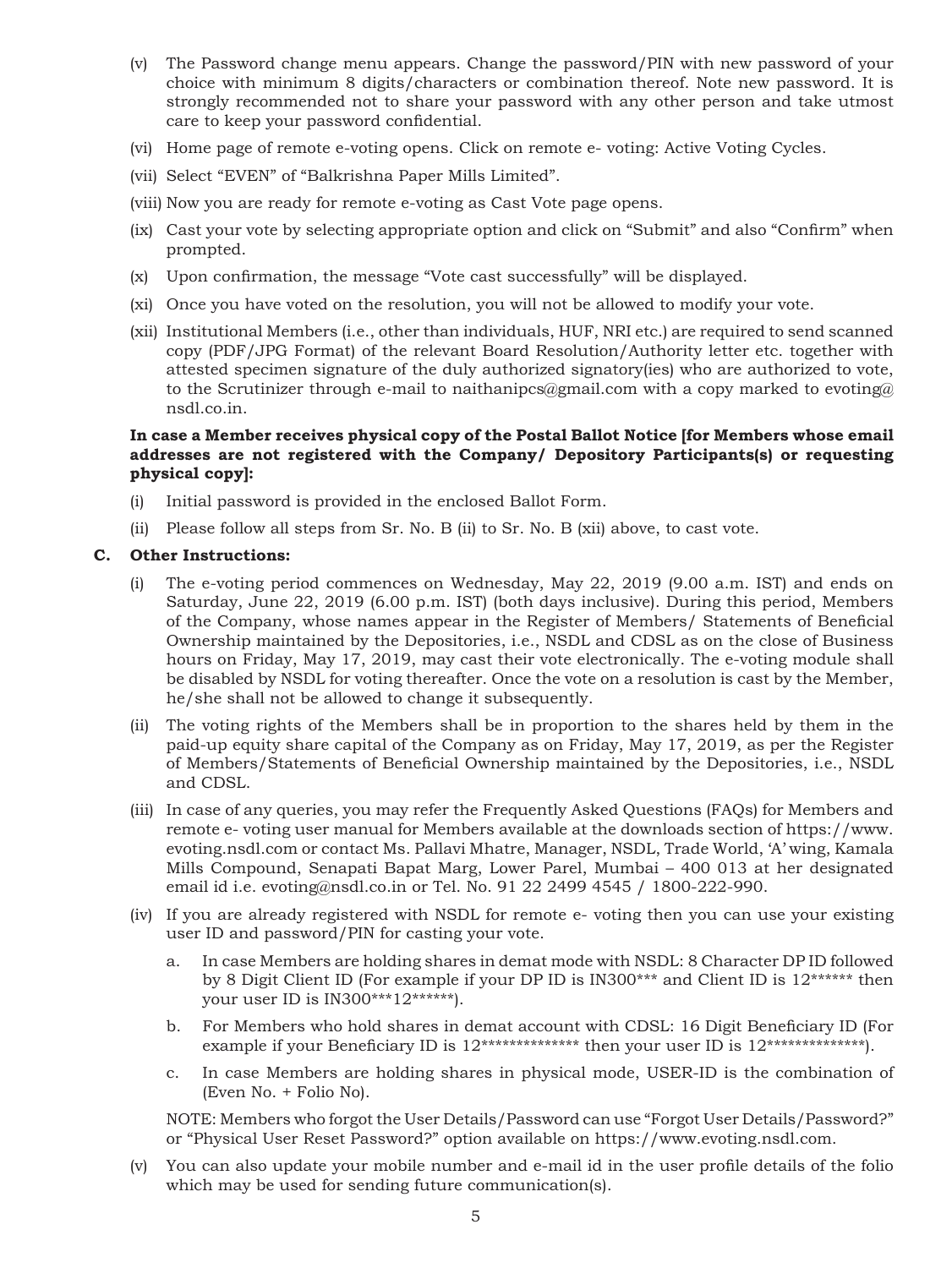- (vi) Any person, who acquires shares of the Company and become a Member of the Company after dispatch of the notice and holding shares as of the cut-off date i.e., Friday, May 17, 2019, may obtain the login ID and password by sending a request at evoting@nsdl.co.in or at opsingh@ bpml.in. However, if you are already registered with NSDL for remote e-voting then you can use your existing user ID and password for casting your vote. If you forgot your password, you can reset your password by using " Forgot User Details/Password?" or "Physical User Reset Password?" option available on http://www.evoting.nsdl.com or contact NSDL at the following toll free no.: 1800-222-990.
- (vii) As mandated by the Securities and Exchange Board of India ("SEBI"), Members holding shares in electronic form are requested to submit their Permanent Account Number ("PAN") details to their respective Depository Participants and Members holding shares in physical form are requested to submit the PAN details to the Company or its Share Registrar and Transfer Agents.

### **ANNEXURE TO THE NOTICE**

### **EXPLANATORY STATEMENT PURSUANT TO SECTION 102 OF THE COMPANIES ACT, 2013**

#### **Item No. 1**

The present Authorised Share Capital of the Company as on May 13, 2019 is Rs.36,00,00,000 (Rupees Thirty Six Crores) divided into 1,10,00,000 (One Crore Ten Lakhs) Equity Shares of Rs.10 (Rupees Ten) each and 25,00,000 (Twenty Five Lakhs) 9% Cumulative Redeemable Preference Shares of Rs.100 (Rupees Hundred) each.

The current authorised capital is not adequate for issue of further capital or proposed Non-Cumulative Redeemable Preference Shares as proposed in the Resolution set out at Item No.2 of the Notice. Therefore, it is proposed to increase the Authorised Share Capital of the Company as Rs.118,00,00,000/- (Rupees One Hundred Eighteen Crores Only) divided into 3,30,00,000 (Three Crores Thirty Lakhs) Equity Shares of Rs.10/- (Rupees Ten Only) each, 25,00,000 (Twenty Five Lakhs) 9% Cumulative Redeemable Preference Shares of Rs. 100/- (Rupees One Hundred Only) each and 60,00,000 (Sixty Lakhs) Preference Shares of Rs. 100/- (Rupees One Hundred Only) each.

 A draft of the MOA and AOA along with the proposed alterations would be available for inspection without any fees, by the Members at the Registered Office of the Company between 11.00 a.m. to 5 p.m. on all working days upto Friday, June 21, 2019 (except Saturdays, Sundays and public holidays).

None of the Directors or Key Managerial Personnel of the Company and their relatives is concerned or interested in the resolution set out at Item No. 1.

The Board recommends the passing of this Resolution at Item No. 1 of the accompanying Notice in the interest of the Company.

#### **Item No. 2**

The proposed Special Resolution is an enabling Resolution authorizing the Board of Directors to raise resources by the issue of 60,00,000 Non-Cumulative Redeemable Preference Shares (Hereinafter referred to as the Preference Shares) of face value of Rs.100 /- (Rupees One Hundred) each.

The Preference Shares may be issued to the various Entities / Persons /Promoters/ Promoter Group & Associates/other Bodies Corporate and/or others whether or not they are member(s) of the Company, on preferential/private placement basis. The Board shall also be authorised to approve any modification, alteration and re-setting of all or any of the terms and conditions of the Preference Shares from time-totime in consultation and agreement with the subscribers/ holders of Preference Shares. The terms and conditions of the Preference Shares shall however be subject to provisions of the Companies Act, 2013 and the Memorandum and Articles of Association of the Company.

The Preference Shares shall rank in priority to Equity Shares for repayment of Capital and payment of Dividend. The Preference Shares shall be transferred in the same manner as Equity Shares. The Preference Shares shall be redeemed in accordance to the provisions of the Companies Act, 2013 and the Memorandum and Articles of Association of the Company. However, the final terms and conditions of the issue of Preference Shares shall be determined by the Board (including any committee thereof) and may be different for different tranches and / or series of Preference Shares.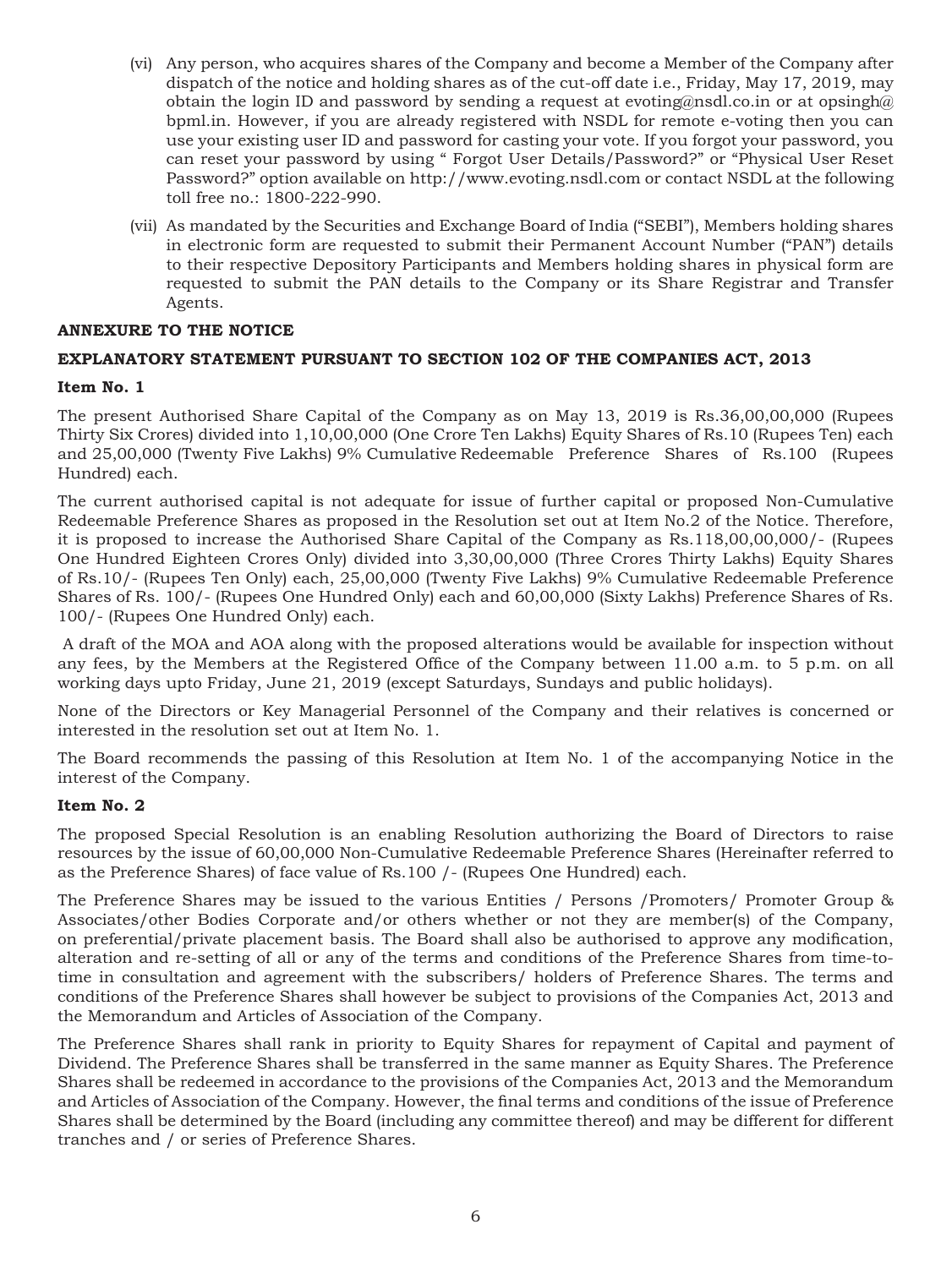Pursuant to provisions of Section 42, 55 and other applicable provisions of the Companies Act, 2013 read with Rules made thereunder of the Companies (Prospectus of Securities) Rules, 2014 and the Companies (Share Capital and Debentures) Rules 2014 and other applicable rules framed there under, as may be amended from time to time and the Securities and Exchange Board of India (Listing Obligations and Disclosure Requirements) Regulations, 2015, any offer or issue of shares in a company to persons other than the shareholders of the company requires prior approval of the Members by way of a Special Resolution. The consent of the Members is therefore, sought to authorize the Board to issue Preference Shares as aforesaid. The Board of Directors of the Company recommends the Resolution for the approval of the Members, in the best interest of the Company.

For the purpose of Sub- Rule 3 of Rule 9 of the Companies (Share Capital and Debentures) Rules, 2014, the complete material facts concerned with and relevant to the issue of preference shares are stated below:

| Name of Proposed Allottee/Class<br>or class of persons to whom<br>allotment is proposed to be made | Entities / Persons / Promoters/ Promoter Group & Associates/other<br>Bodies Corporate and/or others                                                                                                                                                                                                       |  |  |
|----------------------------------------------------------------------------------------------------|-----------------------------------------------------------------------------------------------------------------------------------------------------------------------------------------------------------------------------------------------------------------------------------------------------------|--|--|
| Intention of Promoters, Directors<br>or KMP to subscribe to the offer                              | Promoter/promoter Group & Associates would subscribe to the part or<br>entire offer made to them.                                                                                                                                                                                                         |  |  |
| % of Subscription by Proposed<br>Allottee                                                          | 100% in one or more series/tranches                                                                                                                                                                                                                                                                       |  |  |
| Size of the issue                                                                                  | Rs.60 Crores in one or more series/tranches under this Offer.                                                                                                                                                                                                                                             |  |  |
| No. of Preference shares                                                                           | 60,00,000                                                                                                                                                                                                                                                                                                 |  |  |
| Nominal value/Price at which<br>allotment is proposed                                              | Rs.100 per preference share                                                                                                                                                                                                                                                                               |  |  |
| Basis on which the price has<br>been arrived                                                       | Issue is AT PAR                                                                                                                                                                                                                                                                                           |  |  |
| Tenure                                                                                             | Not exceeding 20 years from the date of their issue or as may be<br>determined by the Board                                                                                                                                                                                                               |  |  |
| Nature of Preference shares                                                                        | Non-Cumulative, Redeemable Preference Shares                                                                                                                                                                                                                                                              |  |  |
| Object of the issue                                                                                | To raise long term funds for Repayment of ICD & Term Loan and/or<br>the business of the Company including meeting the working capital<br>requirements and/or premature Redemption of existing 25,00,000 9%<br>Cumulative Redeemable Preference Shares of Rs. 100 each aggregating<br>$Rs.25,00,00,000/-.$ |  |  |
| Manner of issue of Shares                                                                          | Offer on private placement basis in one or more series/tranches as may<br>be decided by the Board of Directors in accordance with the provisions<br>of Section 42 of the Companies Act, 2013 and Rules made there under.                                                                                  |  |  |
| Offer period                                                                                       | To be determined by the Board or Committee thereof                                                                                                                                                                                                                                                        |  |  |
| Terms of issue                                                                                     | Preference Shares shall rank prior in respect of payment of dividend<br>or redemption amount compared to equity shareholders of the<br>Company and in the event of winding up, preferential right over the<br>equity shareholders in participating of funds, assets and profits of the<br>Company.        |  |  |
| Rate of Dividend                                                                                   | 6.5% per annum or such other rate as may be fixed by the Board.                                                                                                                                                                                                                                           |  |  |
| Terms of redemption including<br>tenure of redemption, redemption<br>of shares at premium          | Redeemable at par in accordance with Section 55 of the Companies<br>Act, 2013 out of profits available for distribution as dividend or out of<br>fresh issue of shares made for the purpose of redemption.                                                                                                |  |  |
| Manner and mode of redemption                                                                      | To be determined by the Board or Committee thereof                                                                                                                                                                                                                                                        |  |  |
| Current equity shareholding<br>pattern                                                             | Mentioned below                                                                                                                                                                                                                                                                                           |  |  |
| Expected dilution in equity<br>share capital upon conversion of<br>preference shares               | Nil. Since the Redeemable Preference Shares are non-convertible.                                                                                                                                                                                                                                          |  |  |